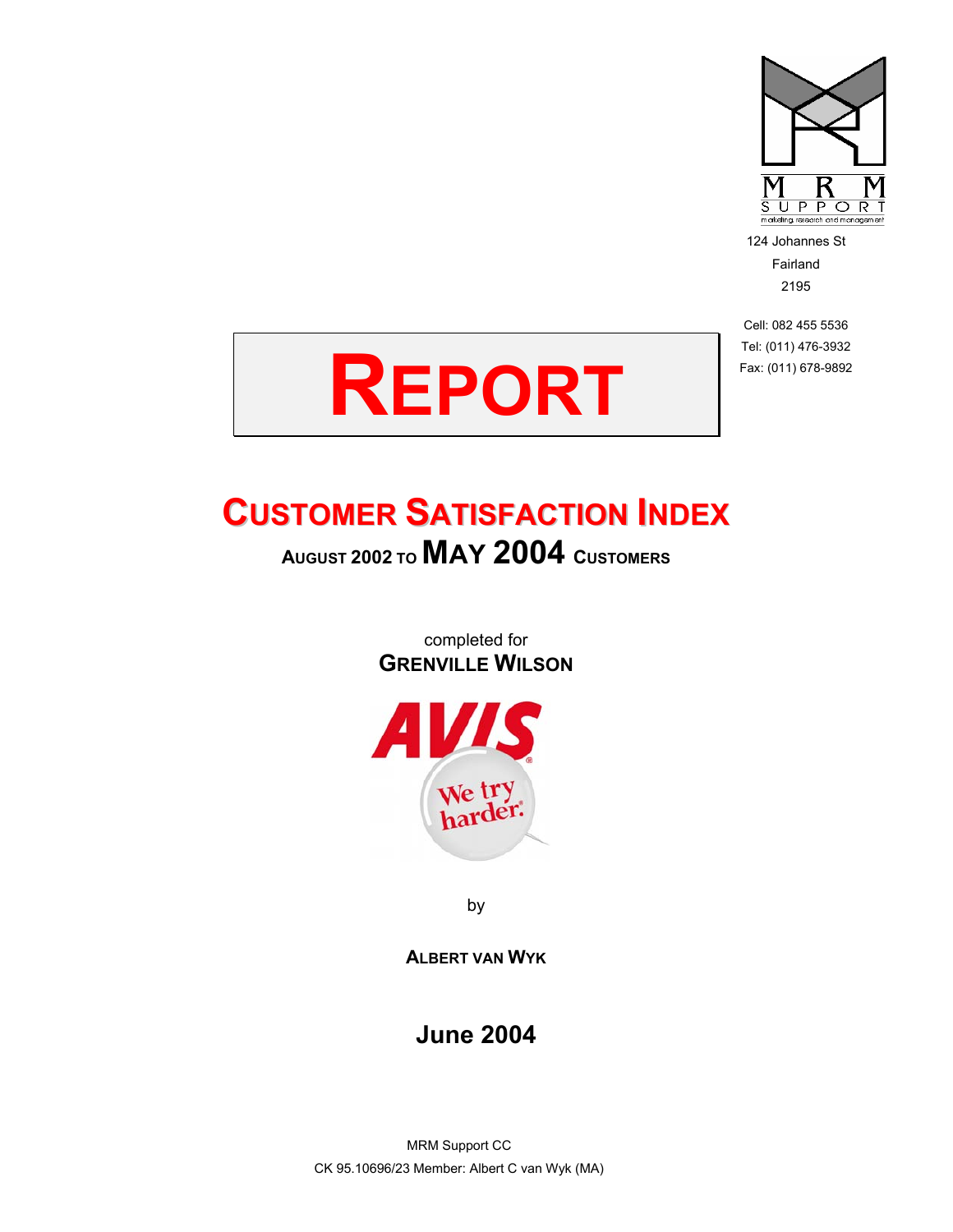# **CONTENTS**

| <b>IMPACT OF BRAND AMBASSADOR PROGRAMME ON EMPLOYEE MEASUREMENT1</b> |  |
|----------------------------------------------------------------------|--|
|                                                                      |  |
|                                                                      |  |
|                                                                      |  |
|                                                                      |  |
|                                                                      |  |
|                                                                      |  |
|                                                                      |  |
|                                                                      |  |
|                                                                      |  |
|                                                                      |  |
|                                                                      |  |
|                                                                      |  |
|                                                                      |  |
|                                                                      |  |
|                                                                      |  |
|                                                                      |  |
|                                                                      |  |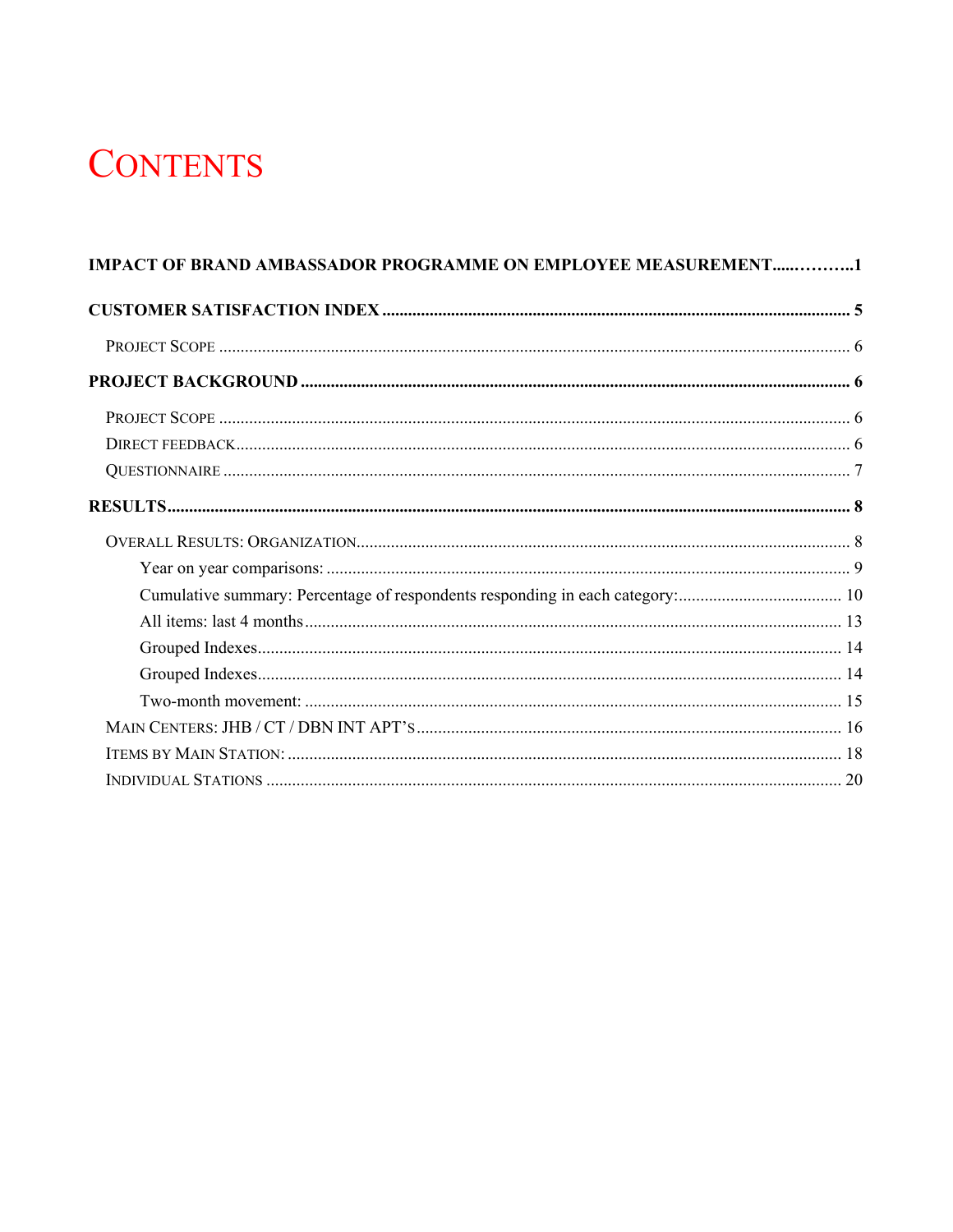# **THE IMPACT OF THE BRAND AMBASSADOR PROGRAMME ON AVIS EMPLOYEE MEASUREMENT**

Markinor has conducted research measuring employee loyalty for Avis at two-yearly intervals since 2000. The 2000 and 2002 studies did not include the entire Avis staff, with 527 and 411 completed questionnaires being analysed respectively. In 2004, the survey included all staff members and 773 questionnaires were analysed. This means that we have to interpret the trends with caution. However, the shifts are so significant and the trends are so consistent that they tell a story.

Towards the end of 2001, the Avis Brand Ambassador Programme was launched. There was not enough time between the launch and the 2002 measure to pick up on the impact of the programme. In fact most of the measures were similar to the 2000 figures. This, despite a strong focus on communicating and getting the buy-in regarding vision, promise, value and culture in the preceding two years.

In our analysis of the trends between 2000, 2002 and 2004, the first indication that there has been a positive shift in the way in which Avis conduct themselves in the workplace since the Brand Ambassador programme is on three measures of behaviour: When asked how likely they were to be working at Avis two years from now, the positive response (very/extremely likely) moved from 58% in 2000 to 60% in 2002 and 66% in 2004. When asked whether they would recommend Avis as a good place to work, positive responses have remained relatively stable at 69%, 69% and 72% respectively. Then, an anomaly: when asked how likely they are to do things at work that are "above and beyond the call of duty" employees' positive responses show a downward shift – from 91% in 2000 and 87% in 2002 to 81% in 2004. Although all of these scores are very high, the downward shift is interesting and in the light of all the other findings leads us to interpret this in a positive rather than a negative way. The shift means that employees have so internalized the 'people-focus' of the Brand Ambassador Programme that they have raised the bar for what they perceive to be behaving in a way that is "above and beyond the call of duty". In other words, the people at Avis have taken responsibility for their own behaviour.

The percentage of Avis employees that are truly loyal has grown significantly since the 2000 measure of 36% and the 2002 measure of 35%. In 2004, the measure moved up significantly to 54%. Truly loyal employees are those that want to stay (positive attitude) and will stay (positive behaviour). Conversely the percentage of employees that feel trapped (will stay but don't want to) has dropped significantly – from 22% in 2000 and 25% in 2002 to 13% in 2004. Further, the percentage of employees that are at high risk of leaving (don't want to stay and probably won't) has also dropped: from 31% in 2000 and 33% in 2002 to 20% in 2004. This represents a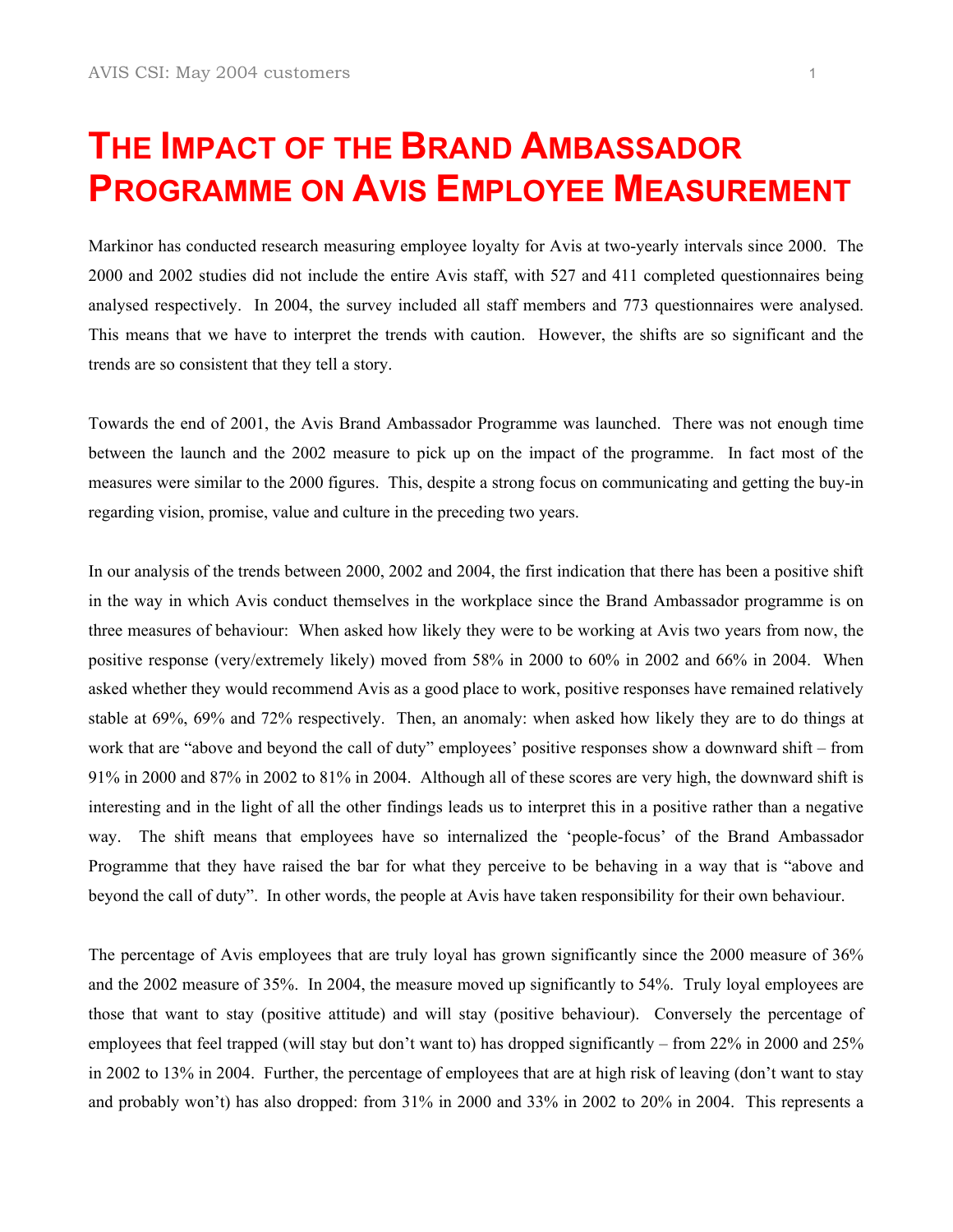#### AVIS CSI: May 2004 customers 2

significant impact on the bottom line, with retention of staff being less expensive than recruiting and training new staff.

The positive shift in measures of behaviour and attitude is reflected in a number of measures of employees' perceptions of interactions between themselves and Avis. Although there may be other factors impacting on the positive shift in these measures, the Brand Ambassador programme has been the major focus for Avis over the past two years and in the light of the stability of these measures between 2000 and 2002 must take most of the credit for the increase in positive perception of a number of areas that affect employees' experience at and attitude towards Avis. These areas include:

- Personal loyalty to Avis
- Perception of corporate reputation
- Personal relationship with manager
- Day-to-day experience at work
- Perception of a culture that embraces diversity
- Communication
- Perception of customer service

The positive shifts on specific measures for these areas can be seen in the following table:

| Area of impact                                         | <b>Statement</b>                                   | % Agree/Strongly agree<br>with the statement |      |      |
|--------------------------------------------------------|----------------------------------------------------|----------------------------------------------|------|------|
|                                                        |                                                    |                                              |      |      |
|                                                        |                                                    | 2000                                         | 2002 | 2004 |
| Personal loyalty                                       | I believe Avis deserves my loyalty                 | 68                                           | 63   | 85   |
| to Avis                                                | I really feel like part of the family at Avis      | 60                                           | 63   | 79   |
|                                                        | I feel a strong personal attachment to Avis        | 59                                           | 57   | 75   |
| Perception of                                          | Avis is a leader in its industry                   | 89                                           | 87   | 94   |
| corporate<br>Avis has a strong capable management team |                                                    | 66                                           | 64   | 73   |
| reputation                                             | Avis is a financially sound company                | 84                                           | 81   | 90   |
| Personal                                               | Managers pay attention to how people feel at work  | 55                                           | 50   | 64   |
| relationship with                                      |                                                    |                                              |      |      |
| manager                                                | Management makes clear what they expect from       | 78                                           | 78   | 88   |
|                                                        | me at work                                         |                                              |      |      |
|                                                        | My manager treats me with honesty, empathy and     | 48                                           | 50   | 75   |
|                                                        | humanity                                           |                                              |      |      |
|                                                        | I have a good day-to-day working relationship with | 49                                           | 51   | 78   |
|                                                        | my manager                                         |                                              |      |      |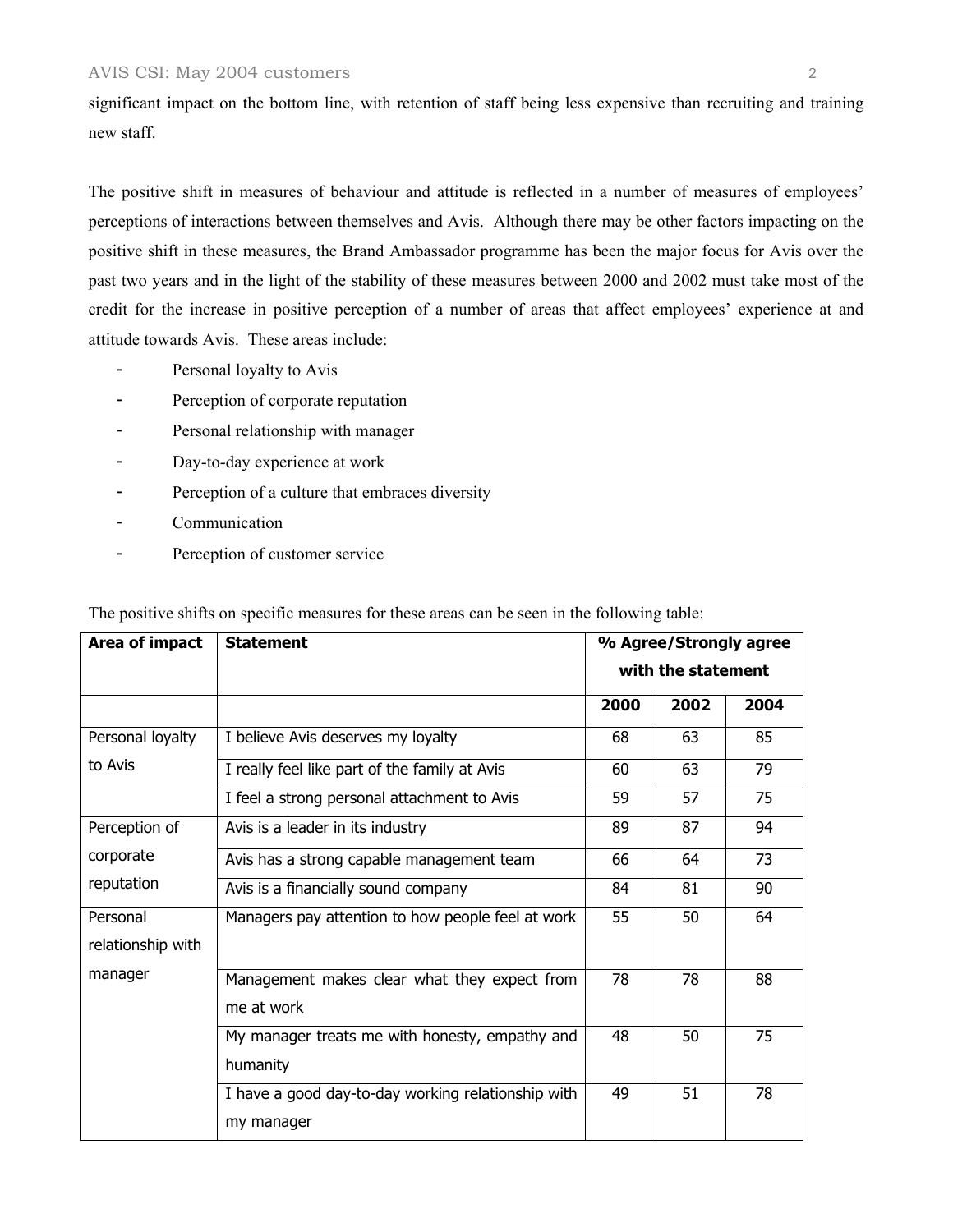| Day-to-day       | There is a good fit between the job I do    | 72 | 69 | 80 |
|------------------|---------------------------------------------|----|----|----|
| experience at    | and my skills and abilities                 |    |    |    |
| work             | Improvement values are a part of day-to-    | 72 | 74 | 80 |
|                  | day work at all levels                      |    |    |    |
| Perception of a  | Avis is part of the new South Africa        | 42 | 61 | 71 |
| culture that     | My culture and traditions are respected at  | 60 | 61 | 70 |
| embraces         | Avis                                        |    |    |    |
| diversity        |                                             |    |    |    |
| Communication    | I am given the right amount of information  | 55 | 63 | 75 |
|                  | about Avis                                  |    |    |    |
|                  | Information is communicated in a timely     | 36 | 41 | 64 |
|                  | way at Avis                                 |    |    |    |
|                  | Avis communicates in a way that considers   | 36 | 34 | 62 |
|                  | employee's feelings                         |    |    |    |
| Perception of    | An attitude of service excellence is common | 78 | 77 | 83 |
| customer service | throughout Avis                             |    |    |    |
|                  |                                             |    |    |    |
|                  |                                             |    |    |    |

One area in particular needs further comment: Communication. The measures for communication have improved to the extent that in the 2004 survey, communication does not impact on loyalty, i.e. Avis is communicating with its employees in such a way that they no longer perceive it as an area needing attention – the need is being met. This is an extremely unusual finding – for most companies, communication scores are low and have a significant impact on loyalty. It appears that the Brand Ambassador programme has had an impact in an area that most companies struggle with and in which few companies succeed.

One of the strong messages in the Brand Ambassador programme was 'Avis are "choose to" people', and in 2004 a measure was included to test the buy-in regarding this message. In 2000 and 2002, the statement was worded, 'My job is challenging in a good way' – and scores were 60% and 65% respectively. In 2004, buy-in was confirmed with 91% of employees responded positively to the statement, "I choose to rise to the challenge of my job".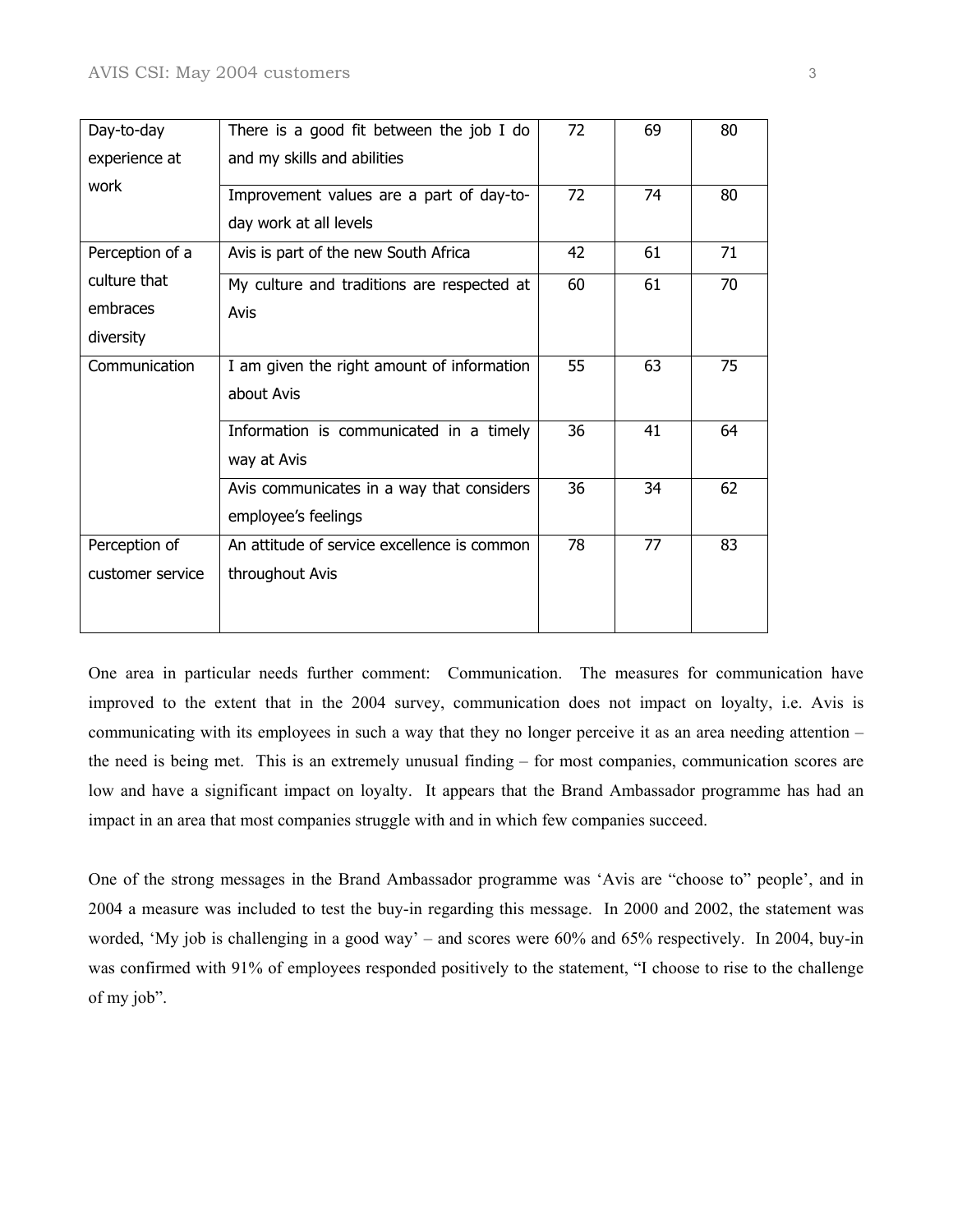Part of the brief for the 2004 survey was to directly measure perceptions regarding the Brand Ambassador programme. The following percentage scores further confirm the success of the programme.

| <b>Statement</b>                                                                | % Agree/Strongly |
|---------------------------------------------------------------------------------|------------------|
|                                                                                 | agree with the   |
|                                                                                 | statement        |
|                                                                                 |                  |
| Overall, I think that the Brand Ambassador programme is making a sustainable    | 71               |
| difference at Avis                                                              |                  |
| The Brand Ambassador programme is making a positive impact in my immediate      | 65               |
| work environment                                                                |                  |
|                                                                                 |                  |
| The Brand Ambassador programme has enhanced my interpersonal relationships      | 71               |
| within the work environment                                                     |                  |
| The Brand Ambassador programme has equipped me with new and different           | 76               |
| communication skills                                                            |                  |
|                                                                                 |                  |
| I have been able to implement my learning experiences from the Brand Ambassador | 72               |
| programme in my overall day-to-day living                                       |                  |
|                                                                                 |                  |
|                                                                                 |                  |
| I have been able to sustain the energy and spirit of the Brand Ambassador       | 63               |
| programme in my work at Avis                                                    |                  |
|                                                                                 |                  |

THIS DISCUSSION HAS FOCUSED ON THE IMPACT OF THE BRAND AMBASSADOR PROGRAMME AT AVIS. THE REMARKABLE FEATURE IS THE CONSISTENCY OF THE POSITIVE TRENDS OVER A NUMBER OF DISPARATE AREAS AFFECTING THE WORKING ENVIRONMENT AND EXPERIENCE OF A VIS EMPLOYEES , AND THE CONSEQUENT POSITIVE EFFECTS ON ATTITUDE AND BEHAVIOUR , AFFECTING BOTH INTERNAL RELATIONSHIPS AT WORK AND EXTERNAL RELATIONSHIP WITH CLIENTS. THE RESULTS INDICATE THAT THE PROGRAMME HAS HAD A POSITIVE EFFECT ON THE WHOLE PERSON WITHIN THE ENTIRE ORGANIZATION.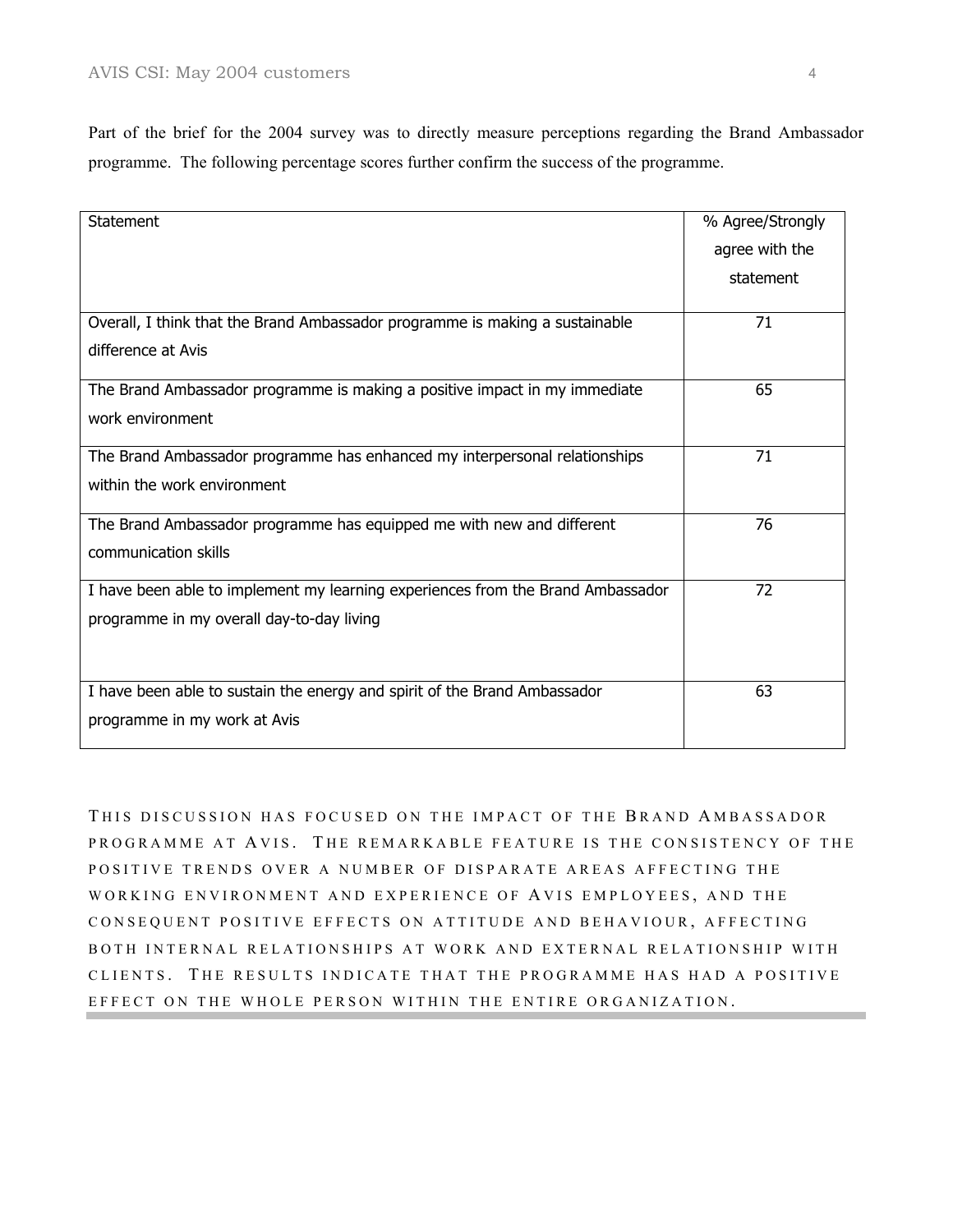# **CUSTOMER SATISFACTION INDEX**

## **EXECUTIVE SUMMARY**

The overall CSI score has declined steadily since September 2002, but lifted again since May 2003, above historic figures. The year-on-year figures since December 2003 have been significantly above the same months in the previous year.

A **summary** of notable aspects in this report include:

- $\blacktriangleright$  After the decline in November 2003, the scores have increased in January 2004, February 2004 but declined again in March and April 2004. This month the CSI has reached its **highest scores ever** with the **overall CSI at 88.7%**. There are no scores below 80% with increases in every category;
- ¾ The **softer human interaction items** are historically consistently below the overall CSI, although it was above the overall in February;
- ¾ The **highest** items for May customers are:
	- Cleanliness  $(94.1\%)$
	- Courtesy collect (92.4%)
- ¾ The **lowest** scores for May relate to:
	- Value for money (80.0%)
	- Final charges  $(82.1\%)$
- ¾ Scores were **calculated by REGION** for the report. Region 120 has been divided into Cape Town area and the Eastern Cape; Region 140 has been divided into the Gauteng area and the Free State / Northern Cape areas.
- ¾ The **complaints** that were raised in the verbatim comments for May 2004, relate to the following:
	- The process at the counter takes very long.
	- Parking is difficult to locate. This still seems to be a consistent problem.
	- Vehicles with mechanical problems are given to customers.
	- Small things seem to make a big difference. Competitors give extra's like coffee, newspapers, free upgrades and sweets, and this is an issue with certain customers.
	- Availability of specific vehicles one customer couldn't obtain any of 3 requested vehicles.
	- Vehicles which smell of cigarette smoke.
	- Prices are too high if compared with other car rental companies often Budget is mentioned.
	- One concern that also comes up regularly in the verbatim comments is that Avis consultants aren't always easy to identify. Especially when returning vehicles.

It is **recommended** that: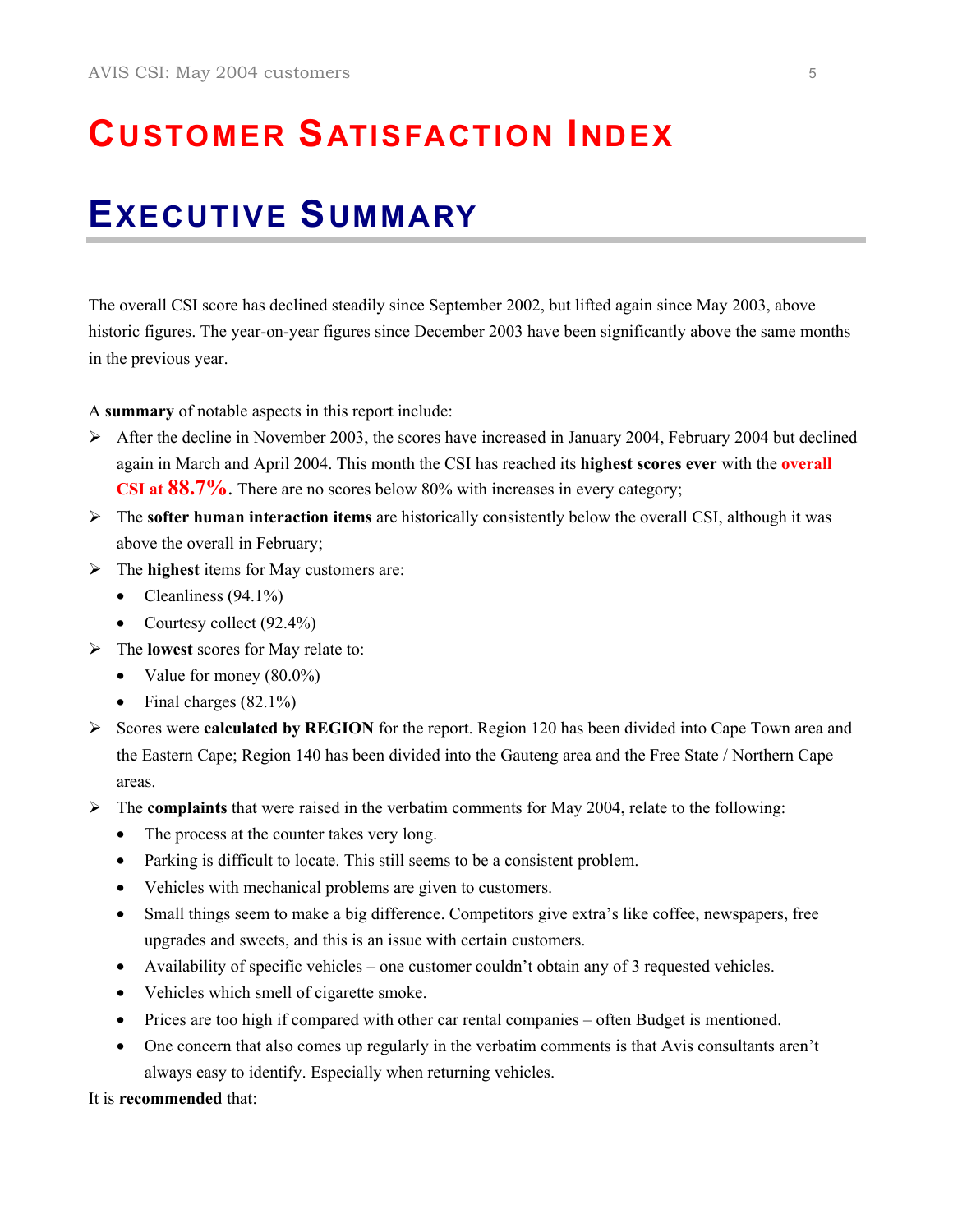- A qualitative study be undertaken to investigate the issue of charges and **value for money** and **satisfaction with charges**, which is consistently showing negative perceptions with national clients over time.
- A few clients suggested that Avis provides **maps in their cars**. It is especially helpful to foreign clients.
- It is suggested by customers that **more staff** should be available at busy stations on certain times.

### **PROJECT BACKGROUND**

AVIS launched a monthly Customer Satisfaction Index research program in June 2002 (May 2002 customers). The sample was smaller for May and June 2002 customers and the questionnaire was adapted after completing July 2002 customer fieldwork. This report contains the combined data from **August 2002** to **May 2004** customers.

#### **PROJECT SCOPE**

The **May 2004 sample** is **501** interviews for the AVIS CSI from the national rental client database. The **cumulative sample** for this report is **respondents**. The report contains feedback **per month** as well as **cumulative** figures.

The samples were drawn on a random basis from the list provided by AVIS. Due to random sampling, the proportional sizes of subgroups correspond to the list.

The current and historic figures are shown **nationally,** by **major station** (JHB, CT, DBN International Airports & all Other stations) and by **region**. The overall margins of error are as follows:

- ¾ National combined sample: AVIS sample: 10 954 Margin of error: 0.6 to 1.0
- Monthly national sample: sample: 500 Margin of error: 2.6 to 4.4

#### **DIRECT FEEDBACK**

All respondents who provided a very low score for any question were asked to explain their dissatisfaction. These responses, as well as ad-hoc queries and problems were recorded to form part of this report.

In this way AVIS can follow-up on any problems and/or queries which can be addressed and solved, e.g. incorrect accounts by forwarding the information to the correct person or department within AVIS. Separate **regional reports** have been generated, so that each regional manager can implement follow-up action and react appropriately to verbatim comments within his/her region.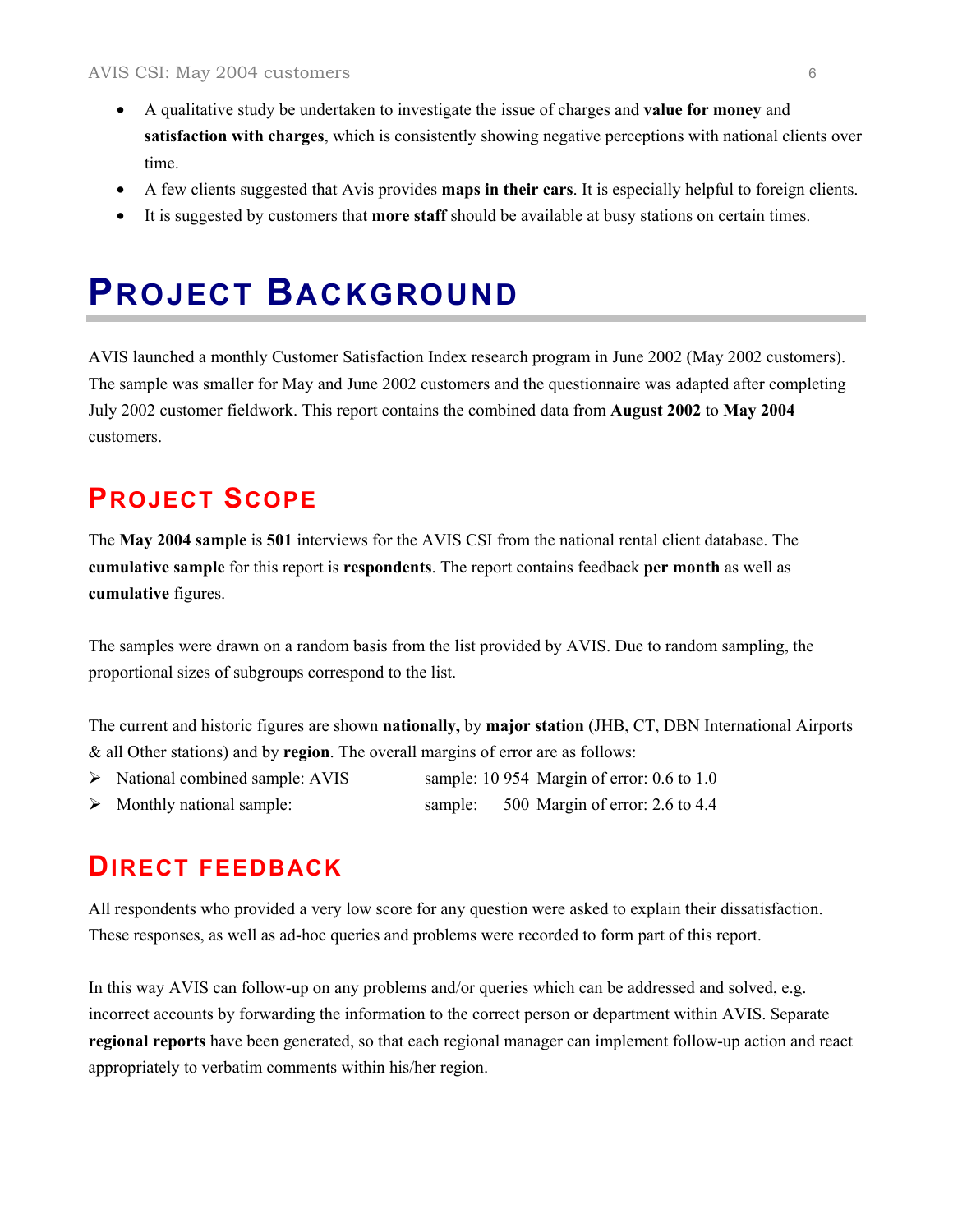#### **QUESTIONNAIRE**

- ¾ **With regard to renting your vehicle at AVIS, how satisfied are you with each of the following aspects:** 
	- ♦ Q5: The correct vehicle being available at AVIS
	- ♦ Q6: The waiting time at the counter before you were served
	- ♦ Q7: The courtesy and helpfulness of the AVIS member at the counter
	- ♦ Q8: The speed with which the process was completed
	- ♦ Q9: The explanation of charges and conditions of your rental
	- ♦ Q10: The rental agent making you feel that at AVIS we try harder and that people are more important than cars
- ¾ **With regard to the vehicle you rented itself, how satisfied are you with each of the following aspects:** 
	- ♦ Q11: The interior and exterior cleanliness of the vehicle
	- ♦ Q12: The mechanical condition and reliability of the vehicle
	- ♦ Q13: The vehicle make and model
- ¾ **In terms of returning your vehicle to AVIS, how satisfied are you with each of the following aspects:** 
	- ♦ Q15: The accessibility and signage of the vehicle parking area
	- ♦ Q16: The waiting time before being served
	- ♦ Q17: The courtesy and helpfulness of AVIS staff
	- ♦ Q18: The accuracy of your final charges
	- ♦ Q19: The rental agent making you feel that at AVIS we try harder and that people are more important than cars
- ¾ **Thinking of your overall experience, how satisfied are you with each of the following aspects** 
	- ♦ Q20: Your overall rental experience with AVIS
	- ♦ Q21: The value for money provided by AVIS
	- ♦ Q22: Service levels which motivates you to rent with AVIS again
	- ♦ Q23: Your overall rental experience making you feel that at AVIS we try harder and that people are more important than cars

The reports contains 2 CSI scores:

- ¾ An **overall CSI**, which is the combined score of all the questions above; and
- $\triangleright$  Experiences of "Avis trying Harder", shown in blue.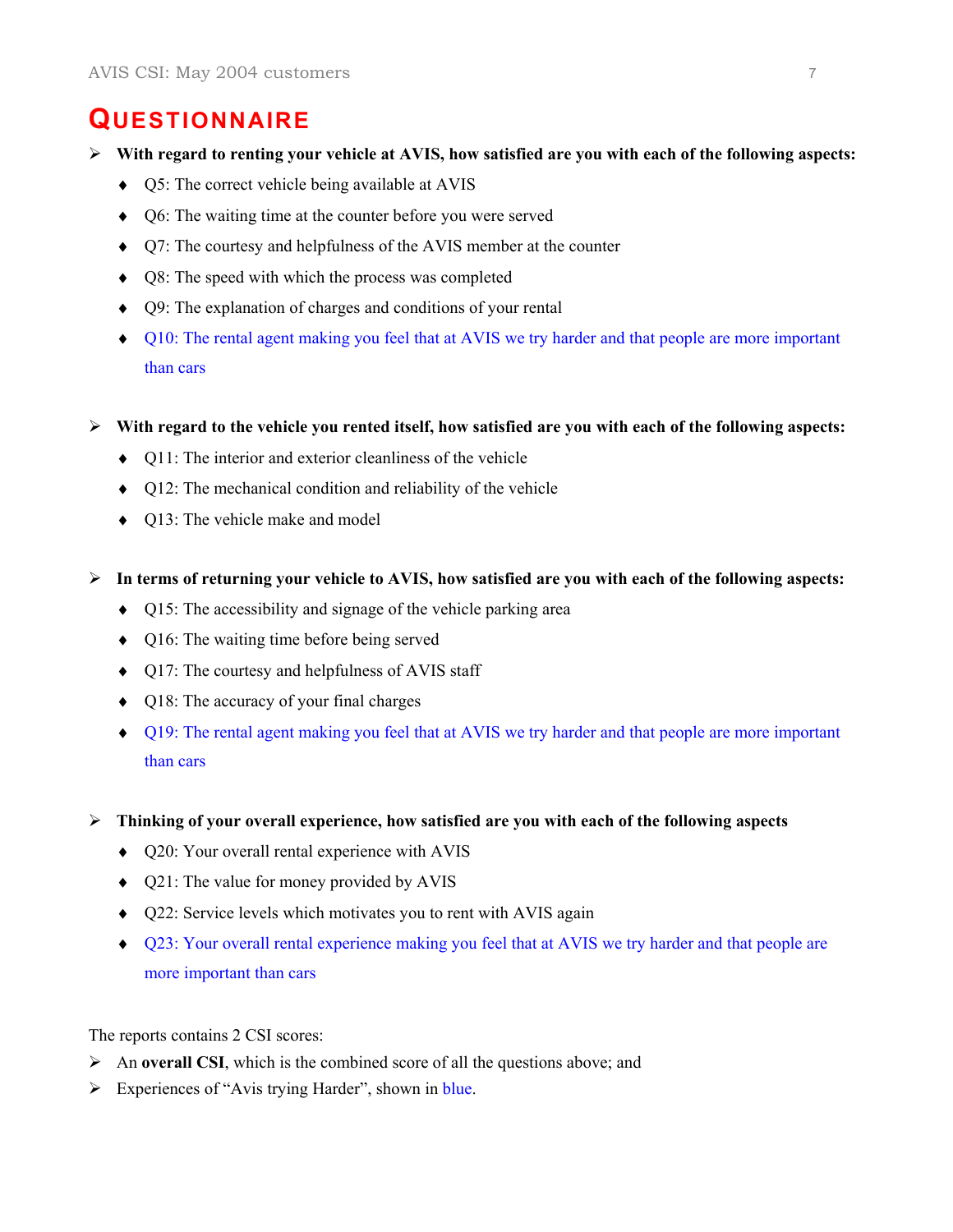# RESULTS **RESULTS**

# **OVERALL RESULTS: ORGANIZATION OVERALL RESULTS: ORGANIZATION**



 $\infty$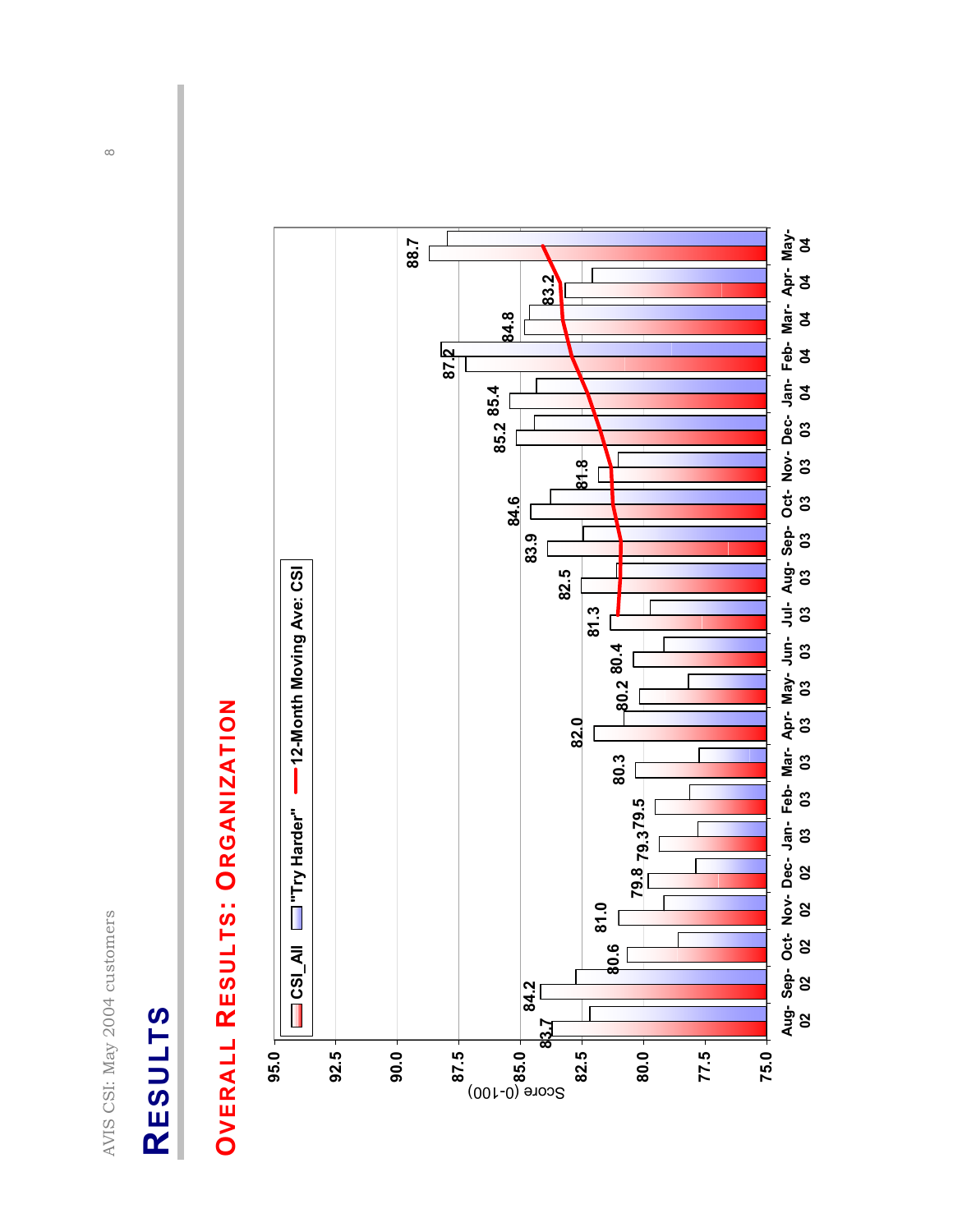#### *Year on year comparisons:*

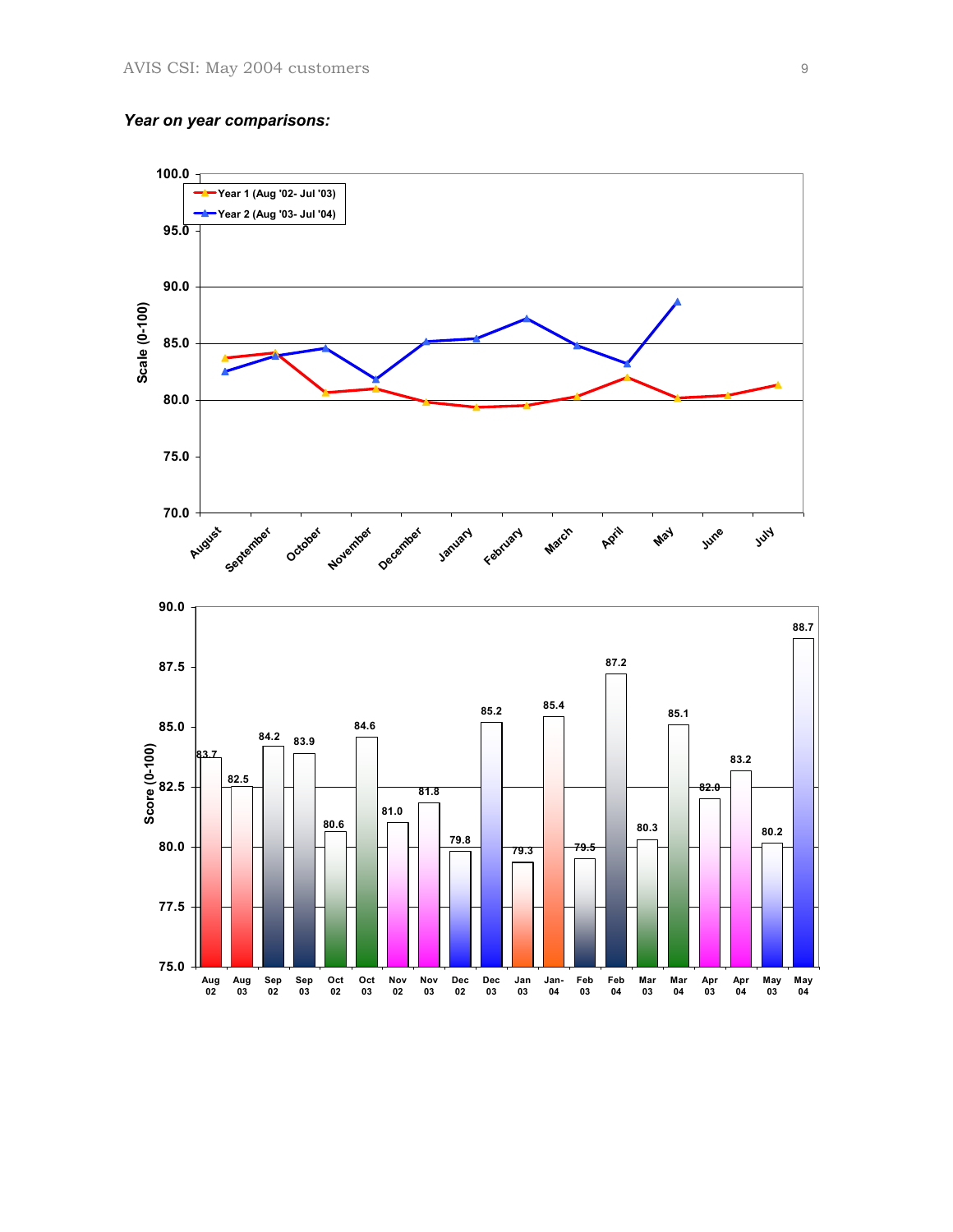AVIS CSI: May 2004 customers 10 AVIS CSI: May 2004 customers



*Cumulative summary: Percentage of respondents responding in each category:*  Cumulative summary: Percentage of respondents responding in each category: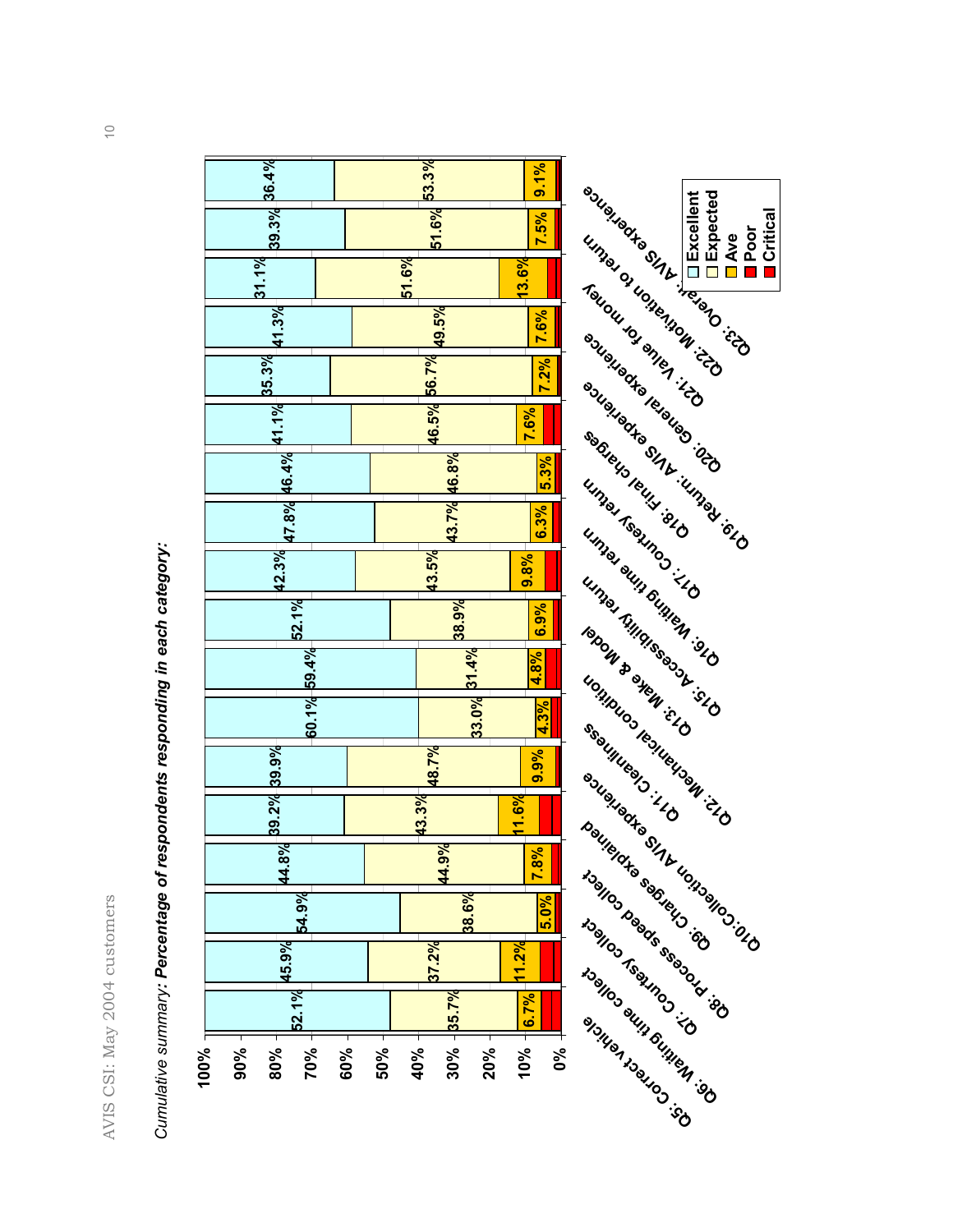



**Summary: Previous 2 Months by Region**: Percentage of respondents responding in each category – POINTS 60 -100: Summary: Previous 2 Months by Region: Percentage of respondents responding in each category - POINTS 60-100: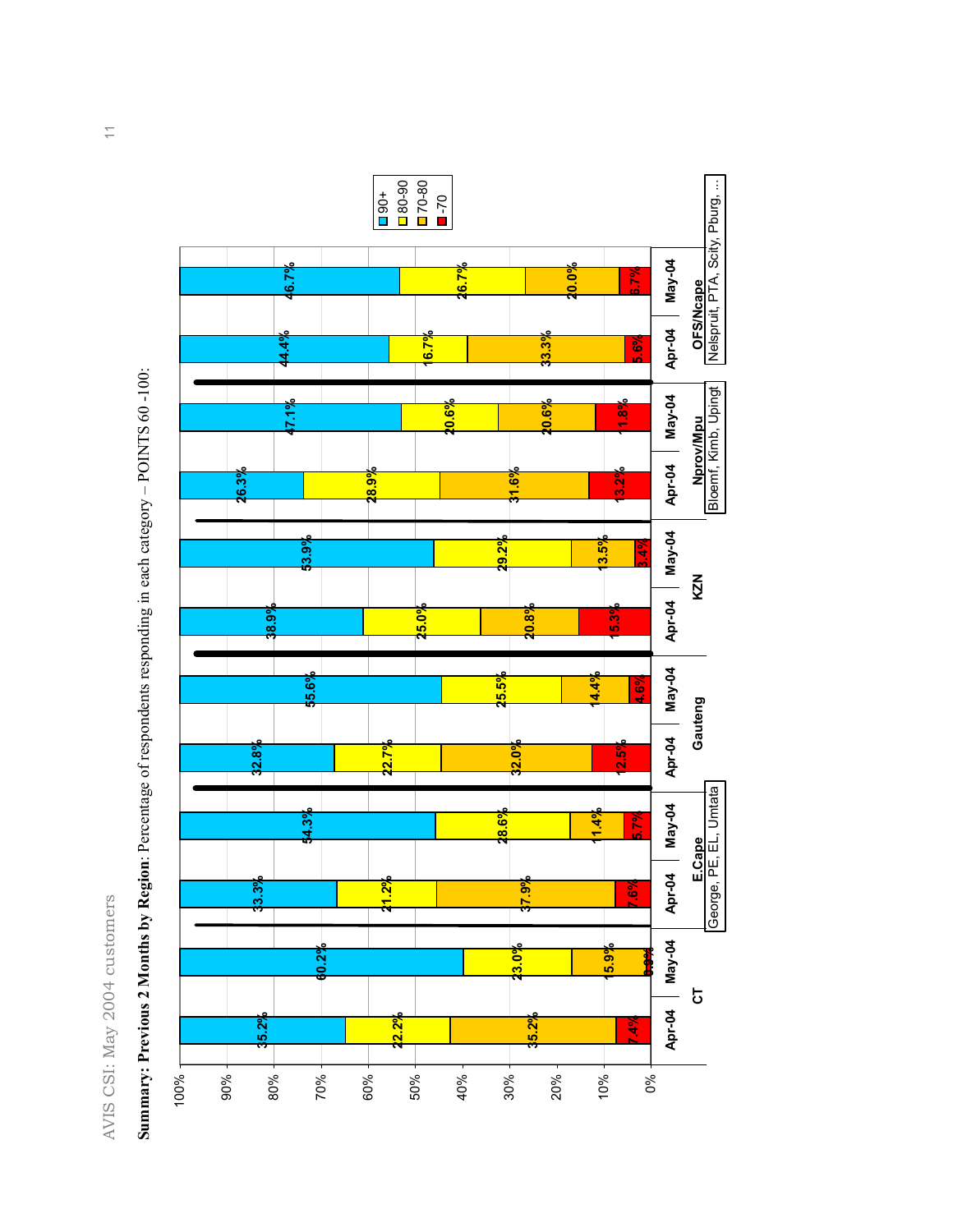

*Year on Year comparisons*: Year on Year comparisons:

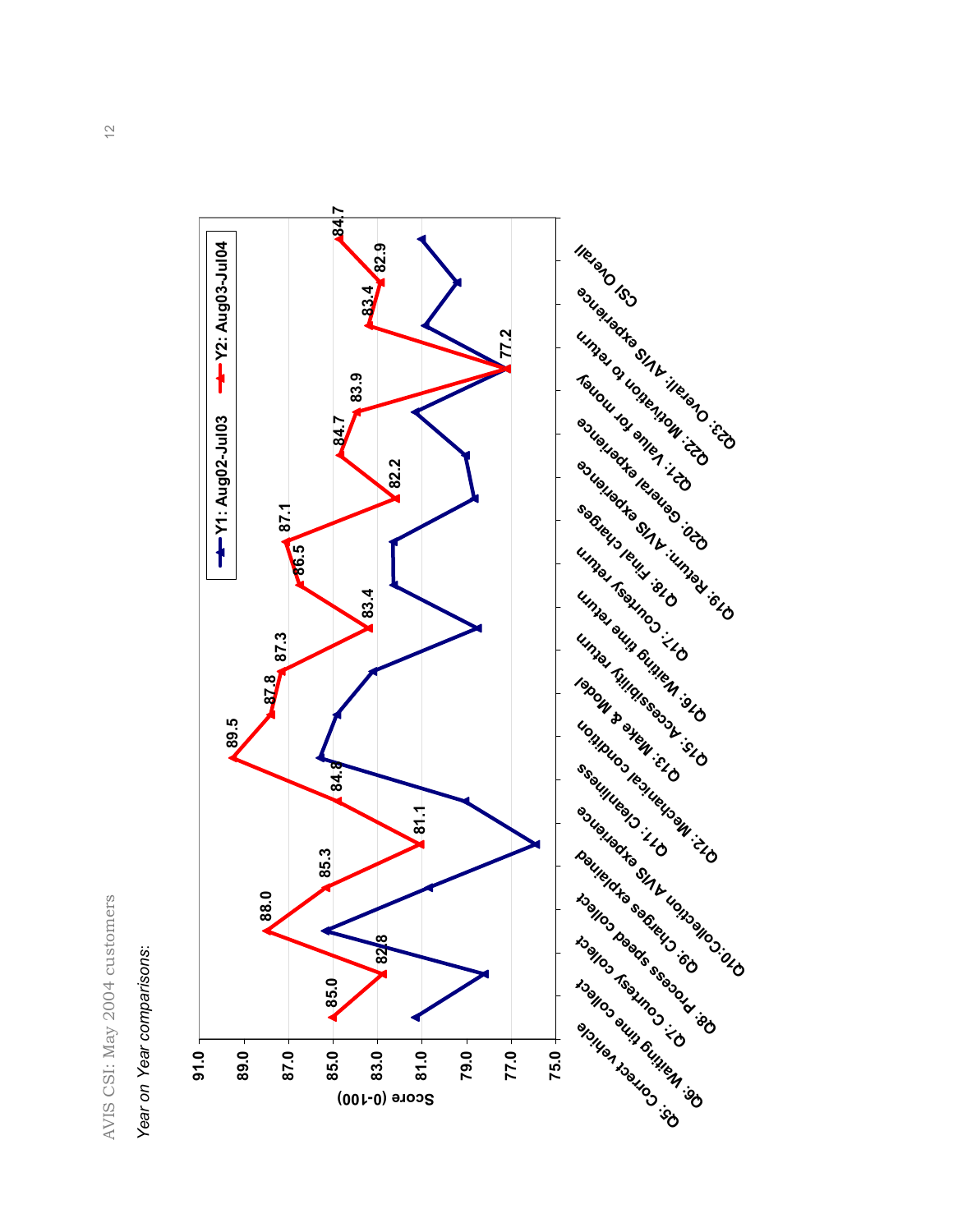

The following graph shows the **cumulative** scores for **August 2002 – May 2004** customers:

#### *All items: last 4 months*

| Data                           | Feb-04 | Mar-04 | Apr-04 | May-04 | <b>Diff</b> |
|--------------------------------|--------|--------|--------|--------|-------------|
| Q5: Correct vehicle            | 87.6   | 84.6   | 83.1   | 87.6   | 4.5         |
| Q6: Waiting time collect       | 84.2   | 83.4   | 82.3   | 88.9   | 6.7         |
| Q7: Courtesy collect           | 88.9   | 87.7   | 85.5   | 92.4   | 6.9         |
| Q8: Process speed collect      | 87.3   | 86.2   | 84.2   | 90.8   | 6.5         |
| Q9: Charges explained          | 85.4   | 81.1   | 80.8   | 85.8   | 5.0         |
| Q10:Collection AVIS experience | 88.5   | 85.7   | 84.2   | 89.1   | 5.0         |
| Q11: Cleanliness               | 89.4   | 88.7   | 88.0   | 94.1   | 6.0         |
| Q12: Mechanical condition      | 87.7   | 85.2   | 84.6   | 90.1   | 5.5         |
| Q13: Make & Model              | 89.7   | 87.6   | 84.9   | 90.7   | 5.8         |
| Q15: Accessibility return      | 85.6   | 85.0   | 83.6   | 89.6   | 6.0         |
| Q16: Waiting time return       | 90.5   | 87.2   | 85.6   | 91.8   | 6.2         |
| Q17: Courtesy return           | 89.8   | 88.1   | 84.9   | 92.1   | 7.2         |
| Q18: Final charges             | 86.9   | 82.6   | 79.8   | 82.1   | 2.3         |
| Q19: Return: AVIS experience   | 91.3   | 87.4   | 82.8   | 88.1   | 5.3         |
| Q20: General experience        | 86.0   | 85.0   | 82.8   | 87.4   | 4.6         |
| Q21: Value for money           | 79.9   | 78.4   | 76.8   | 80.0   | 3.2         |
| Q22: Motivation to return      | 87.9   | 84.0   | 81.8   | 85.6   | 3.8         |
| Q23: Overall: AVIS experience  | 86.7   | 81.0   | 80.0   | 87.2   | 7.2         |
| <b>CSI Overall</b>             | 87.2   | 84.8   | 83.2   | 88.7   | 5.5         |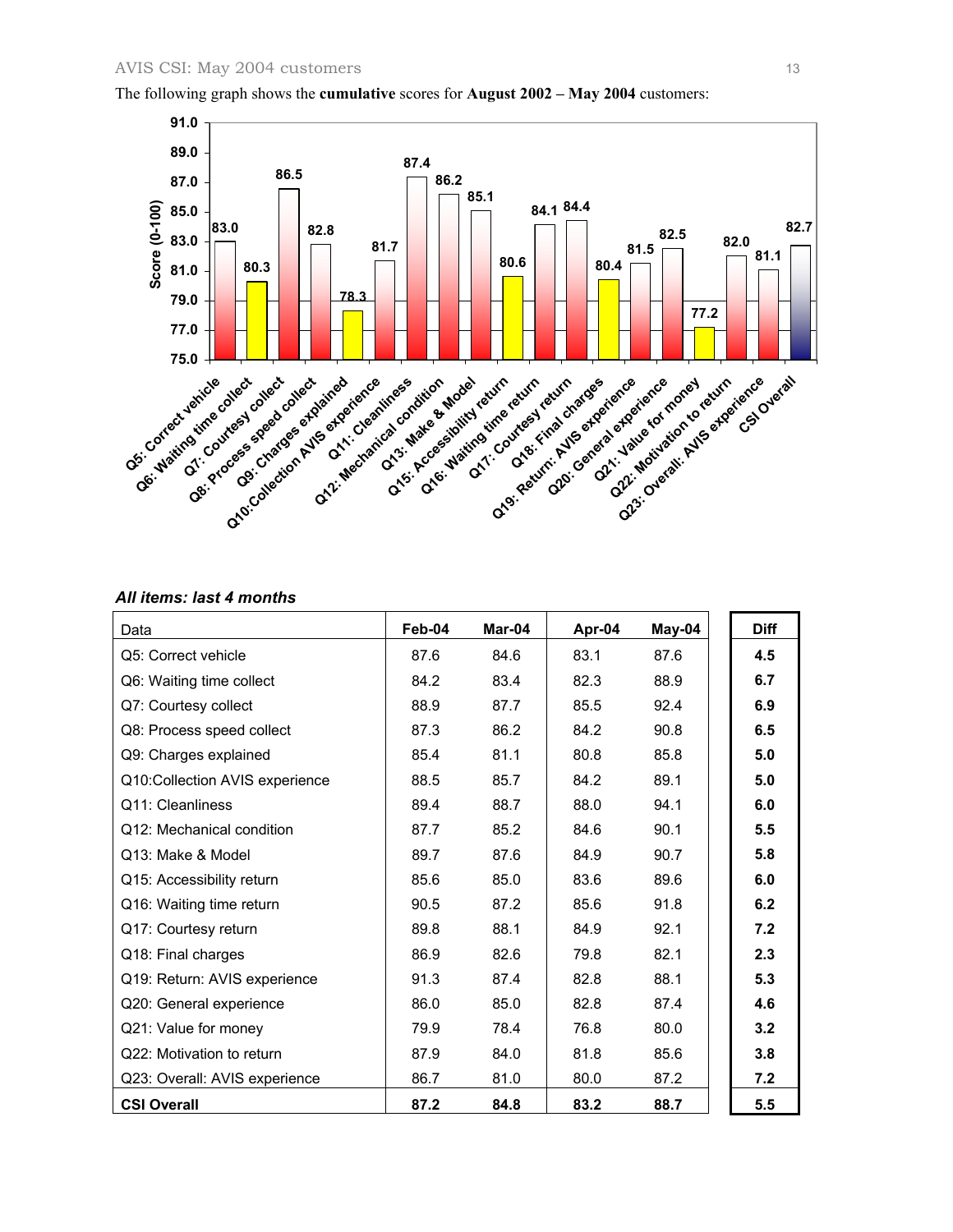#### *Grouped Indexes*

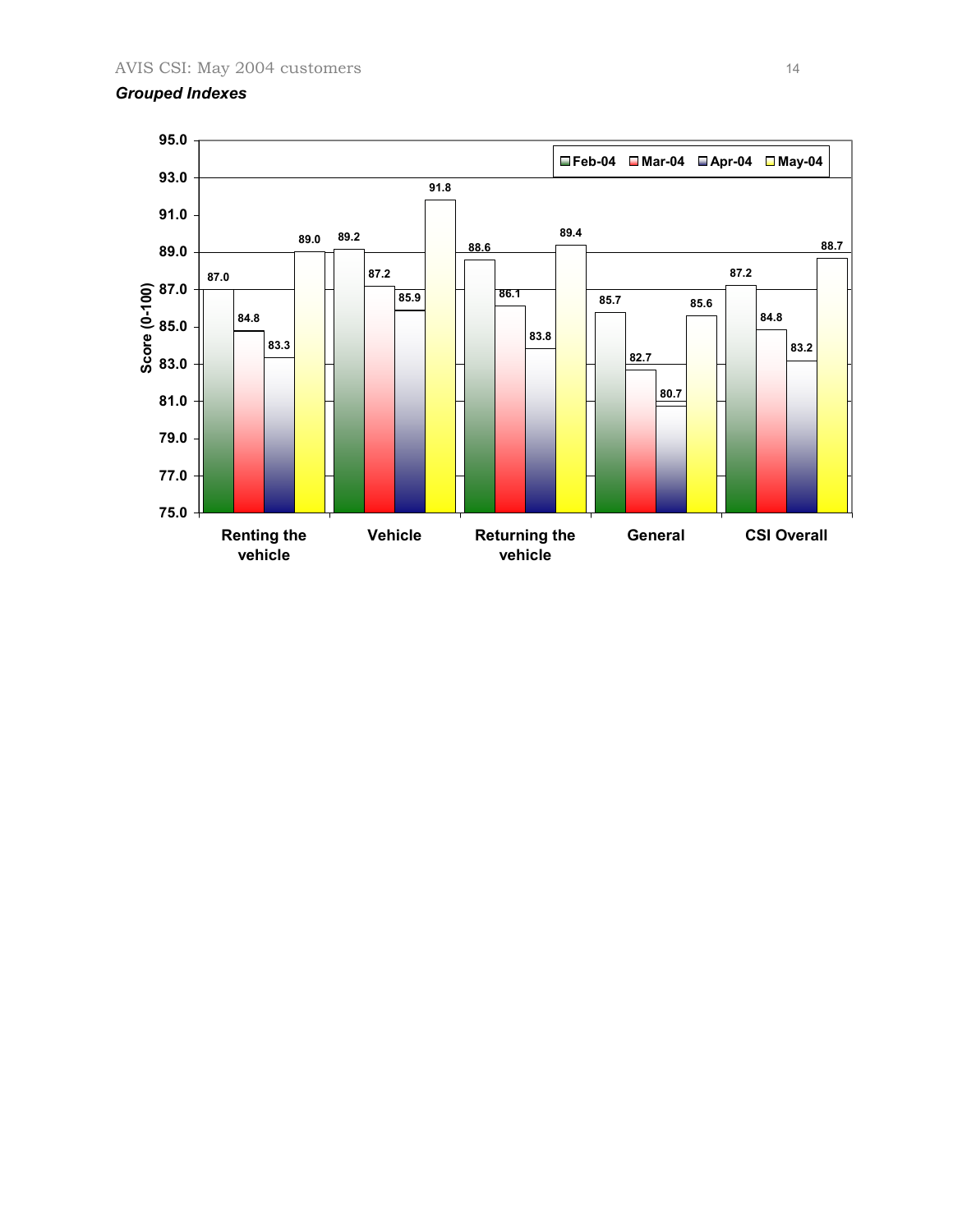#### *Two-month movement:*

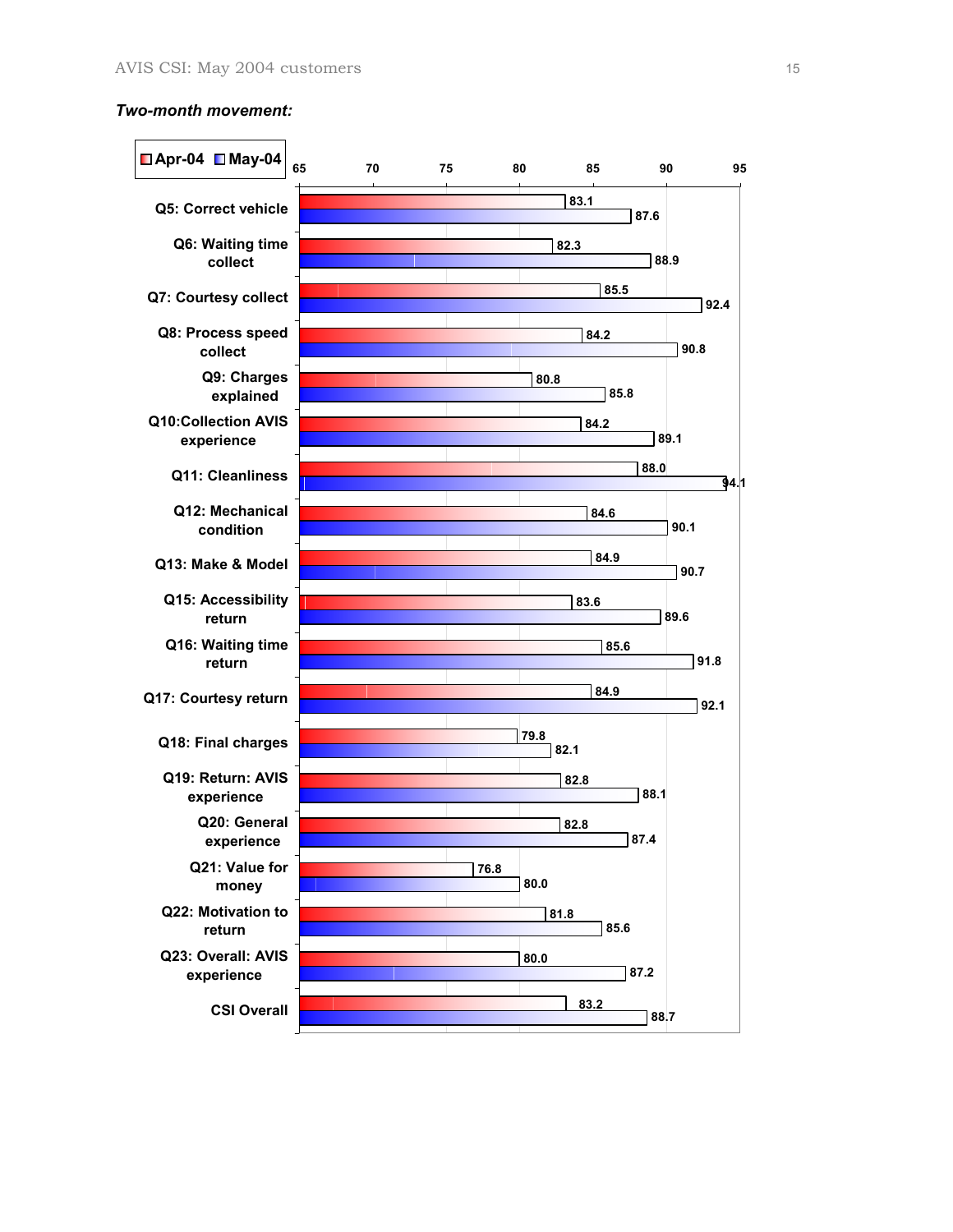#### **MAIN CENTERS: JHB / CT / DBN INT APT'S**

The following graph shows the results for the last 4 months by the main AVIS centres. It must be remembered that the figures are less accurate on a monthly basis for the centres:



The following graph shows 3-month comparisons:

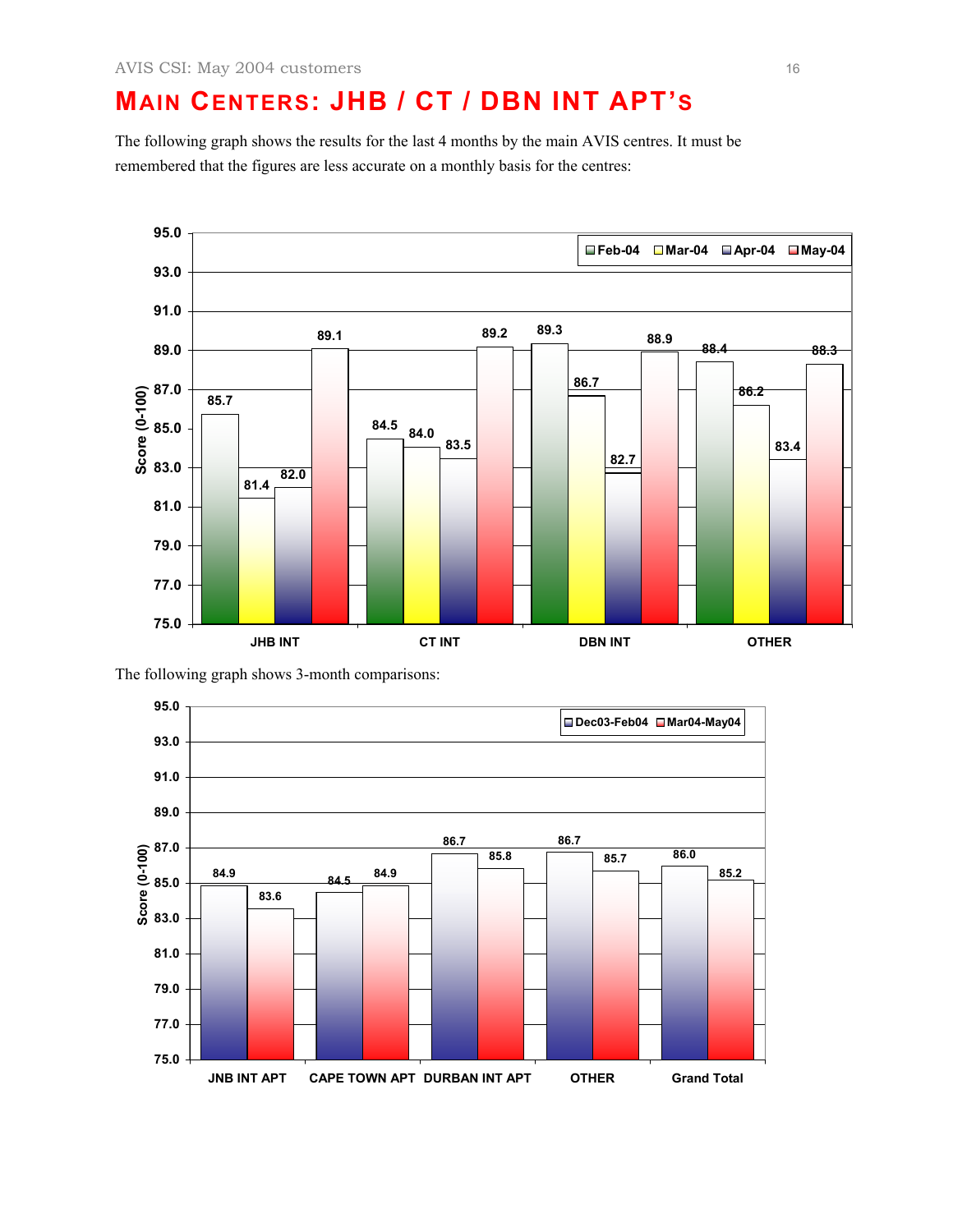The following graph shows the trends for the major stations over time:

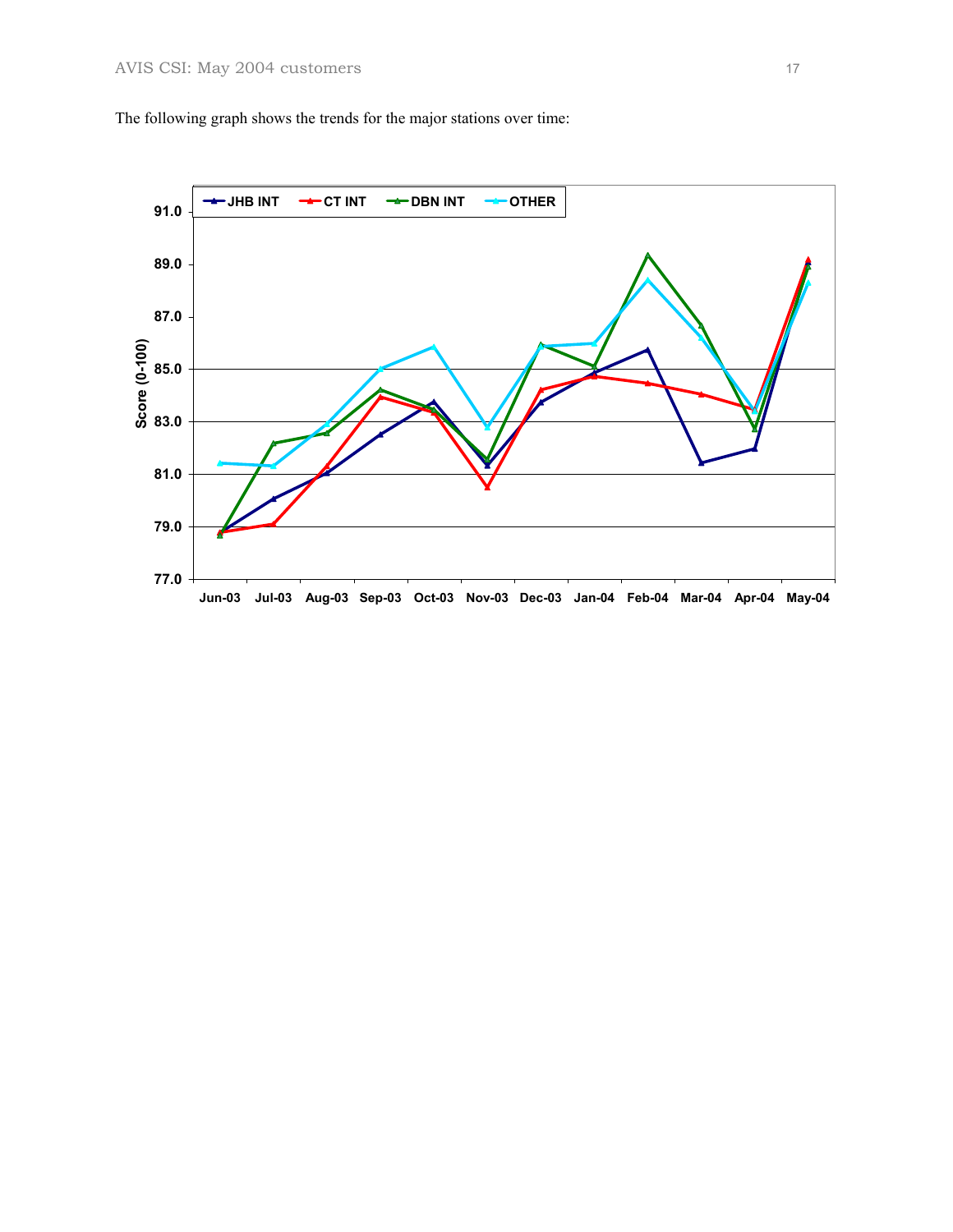#### **ITEMS BY MAIN STATION:**

|                | Data                           | Feb-04 | Mar-04 | Apr-04 | May-04 | <b>Diff</b> |
|----------------|--------------------------------|--------|--------|--------|--------|-------------|
| <b>JHB INT</b> | Q5: Correct vehicle            | 84.8   | 80.9   | 80.1   | 88.0   | 7.8         |
|                | Q6: Waiting time collect       | 82.2   | 78.6   | 83.5   | 89.7   | 6.2         |
|                | Q7: Courtesy collect           | 88.4   | 82.5   | 84.2   | 92.5   | 8.3         |
|                | Q8: Process speed collect      | 86.2   | 83.7   | 81.6   | 90.0   | 8.4         |
|                | Q9: Charges explained          | 83.8   | 74.3   | 77.4   | 82.9   | 5.5         |
|                | Q10:Collection AVIS experience | 86.2   | 83.1   | 81.3   | 87.5   | 6.2         |
|                | Q11: Cleanliness               | 89.5   | 86.7   | 88.9   | 94.4   | 5.5         |
|                | Q12: Mechanical condition      | 86.5   | 80.7   | 85.7   | 89.8   | 4.1         |
|                | Q13: Make & Model              | 88.2   | 84.3   | 85.1   | 92.6   | 7.4         |
|                | Q15: Accessibility return      | 85.5   | 84.9   | 84.2   | 92.8   | 8.6         |
|                | Q16: Waiting time return       | 90.9   | 86.1   | 85.0   | 92.8   | 7.8         |
|                | Q17: Courtesy return           | 88.5   | 83.7   | 82.5   | 93.4   | 10.9        |
|                | Q18: Final charges             | 85.1   | 82.1   | 78.3   | 82.7   | 4.4         |
|                | Q19: Return: AVIS experience   | 91.7   | 85.6   | 79.8   | 89.1   | 9.3         |
|                | Q20: General experience        | 85.3   | 83.6   | 81.1   | 87.7   | 6.6         |
|                | Q21: Value for money           | 71.8   | 70.7   | 72.5   | 80.0   | 7.5         |
|                | Q22: Motivation to return      | 88.7   | 77.4   | 78.6   | 84.9   | 6.3         |
|                | Q23: Overall: AVIS experience  | 86.0   | 76.8   | 78.3   | 87.0   | 8.7         |
|                | <b>CSI overall</b>             | 85.7   | 81.4   | 82.0   | 89.1   | 7.1         |
| <b>CT INT</b>  | Q5: Correct vehicle            | 85.8   | 87.4   | 85.2   | 89.9   | 4.7         |
|                | Q6: Waiting time collect       | 77.0   | 77.7   | 79.9   | 86.1   | 6.2         |
|                | Q7: Courtesy collect           | 85.3   | 87.2   | 85.8   | 93.2   | 7.4         |
|                | Q8: Process speed collect      | 82.4   | 86.0   | 84.6   | 92.0   | 7.4         |
|                | Q9: Charges explained          | 79.9   | 78.2   | 81.1   | 83.6   | 2.5         |
|                | Q10:Collection AVIS experience | 84.5   | 83.9   | 85.3   | 90.1   | 4.7         |
|                | Q11: Cleanliness               | 88.4   | 87.3   | 86.2   | 95.2   | 8.9         |
|                | Q12: Mechanical condition      | 86.8   | 85.9   | 82.5   | 92.9   | 10.4        |
|                | Q13: Make & Model              | 89.0   | 87.5   | 83.8   | 89.8   | 6.0         |
|                | Q15: Accessibility return      | 82.8   | 82.9   | 85.5   | 89.2   | 3.8         |
|                | Q16: Waiting time return       | 87.6   | 85.7   | 84.5   | 92.9   | 8.4         |
|                | Q17: Courtesy return           | 87.0   | 88.4   | 85.1   | 92.8   | 7.7         |
|                | Q18: Final charges             | 86.4   | 83.9   | 82.2   | 84.6   | 2.4         |
|                | Q19: Return: AVIS experience   | 89.9   | 86.6   | 83.8   | 88.6   | 4.9         |
|                | Q20: General experience        | 81.9   | 84.6   | 83.9   | 86.9   | 3.1         |
|                | Q21: Value for money           | 75.9   | 78.6   | 78.2   | 82.2   | 4.0         |
|                | Q22: Motivation to return      | 84.6   | 82.7   | 82.7   | 85.5   | 2.8         |
|                | Q23: Overall: AVIS experience  | 85.7   | 80.7   | 80.5   | 88.1   | 7.6         |
|                | <b>CSI overall</b>             | 84.5   | 84.0   | 83.5   | 89.2   | 5.7         |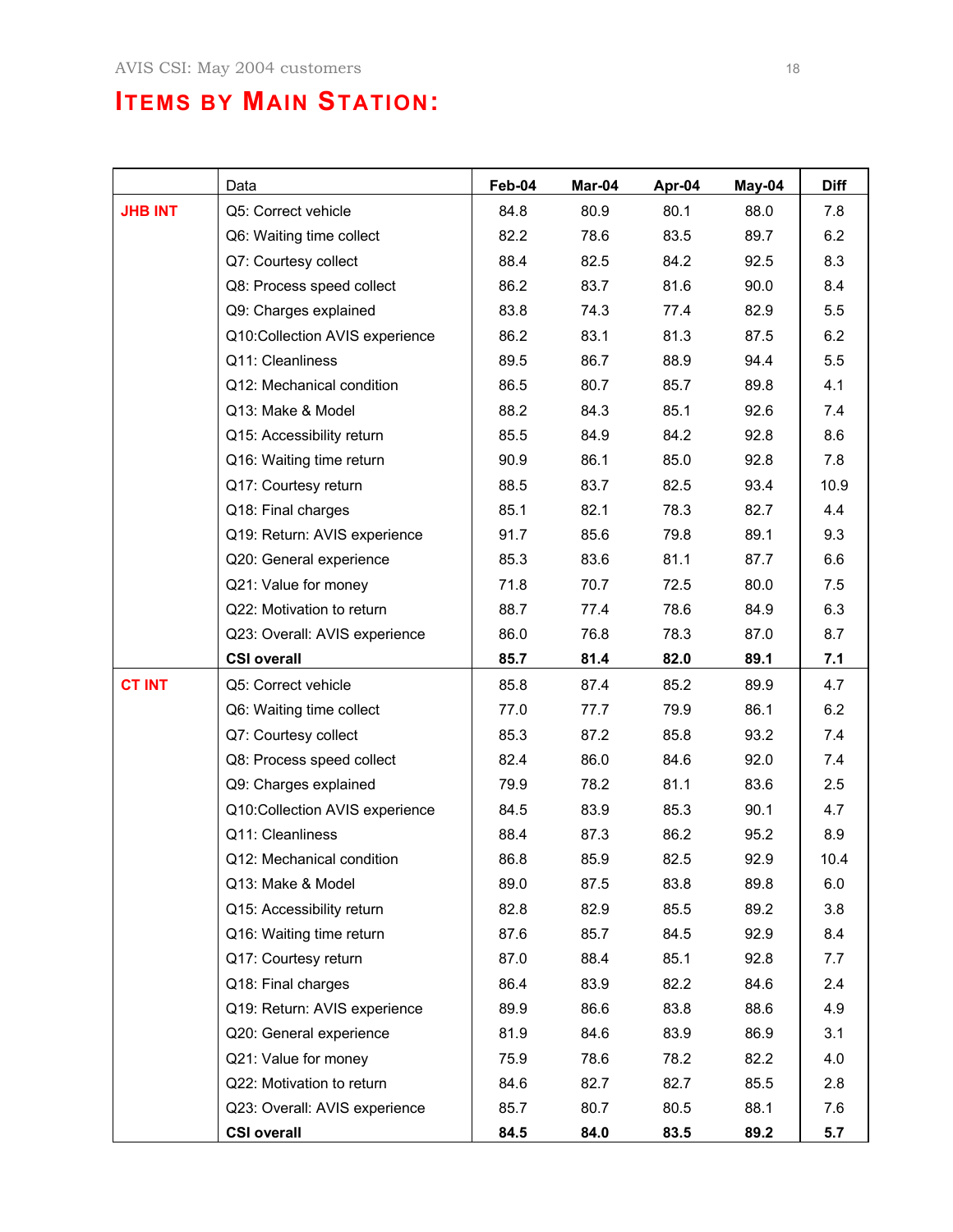AVIS CSI: May 2004 customers 19

| <b>DBN INT</b> | Q5: Correct vehicle            | 88.5 | 82.1 | 77.7 | 88.8 | 11.1   |
|----------------|--------------------------------|------|------|------|------|--------|
|                | Q6: Waiting time collect       | 85.7 | 85.5 | 81.9 | 88.8 | 6.9    |
|                | Q7: Courtesy collect           | 91.8 | 89.9 | 84.6 | 94.8 | 10.2   |
|                | Q8: Process speed collect      | 90.3 | 88.6 | 83.0 | 89.6 | 6.6    |
|                | Q9: Charges explained          | 89.8 | 84.8 | 82.7 | 86.6 | 3.8    |
|                | Q10:Collection AVIS experience | 91.8 | 86.8 | 83.5 | 88.8 | 5.3    |
|                | Q11: Cleanliness               | 92.2 | 91.7 | 88.8 | 92.9 | 4.1    |
|                | Q12: Mechanical condition      | 90.7 | 86.8 | 86.2 | 92.5 | 6.4    |
|                | Q13: Make & Model              | 91.5 | 92.4 | 84.0 | 91.8 | 7.7    |
|                | Q15: Accessibility return      | 85.1 | 85.0 | 84.1 | 82.8 | $-1.3$ |
|                | Q16: Waiting time return       | 91.8 | 88.0 | 90.3 | 91.0 | 0.7    |
|                | Q17: Courtesy return           | 91.7 | 86.1 | 87.5 | 91.3 | 3.8    |
|                | Q18: Final charges             | 90.3 | 86.4 | 82.3 | 86.9 | 4.6    |
|                | Q19: Return: AVIS experience   | 88.3 | 88.4 | 81.8 | 86.9 | 5.1    |
|                | Q20: General experience        | 89.2 | 87.3 | 83.5 | 87.7 | 4.2    |
|                | Q21: Value for money           | 80.3 | 79.2 | 74.3 | 83.8 | 9.4    |
|                | Q22: Motivation to return      | 89.1 | 86.0 | 78.8 | 86.2 | 7.4    |
|                | Q23: Overall: AVIS experience  | 86.5 | 83.5 | 73.9 | 86.7 | 12.8   |
|                | <b>CSI overall</b>             | 89.3 | 86.7 | 82.7 | 88.9 | 6.2    |
| <b>OTHER</b>   | Q5: Correct vehicle            | 89.0 | 85.3 | 84.1 | 86.3 | 2.3    |
|                | Q6: Waiting time collect       | 87.9 | 88.2 | 83.2 | 89.7 | 6.4    |
|                | Q7: Courtesy collect           | 90.2 | 89.7 | 85.7 | 91.4 | 5.7    |
|                | Q8: Process speed collect      | 89.3 | 87.1 | 84.9 | 90.8 | 5.9    |
|                | Q9: Charges explained          | 87.5 | 84.7 | 81.3 | 87.2 | 6.0    |
|                | Q10:Collection AVIS experience | 90.4 | 87.7 | 84.5 | 89.4 | 4.9    |
|                | Q11: Cleanliness               | 89.3 | 89.9 | 88.5 | 93.9 | 5.4    |
|                | Q12: Mechanical condition      | 87.9 | 86.5 | 84.9 | 88.6 | 3.7    |
|                | Q13: Make & Model              | 90.1 | 87.8 | 85.6 | 90.1 | 4.5    |
|                | Q15: Accessibility return      | 87.0 | 86.1 | 82.2 | 90.5 | 8.3    |
|                | Q16: Waiting time return       | 91.5 | 88.4 | 85.4 | 91.3 | 5.9    |
|                | Q17: Courtesy return           | 91.1 | 90.1 | 84.8 | 91.6 | 6.7    |
|                | Q18: Final charges             | 86.9 | 81.3 | 78.4 | 79.4 | 1.0    |
|                | Q19: Return: AVIS experience   | 92.5 | 88.6 | 83.2 | 87.8 | 4.7    |
|                | Q20: General experience        | 87.3 | 85.4 | 82.4 | 87.3 | 4.9    |
|                | Q21: Value for money           | 84.0 | 81.2 | 77.7 | 78.0 | 0.3    |
|                |                                |      |      |      |      |        |
|                | Q22: Motivation to return      | 88.8 | 86.8 | 82.7 | 85.7 | 3.0    |
|                | Q23: Overall: AVIS experience  | 87.5 | 82.0 | 81.2 | 87.1 | 5.9    |